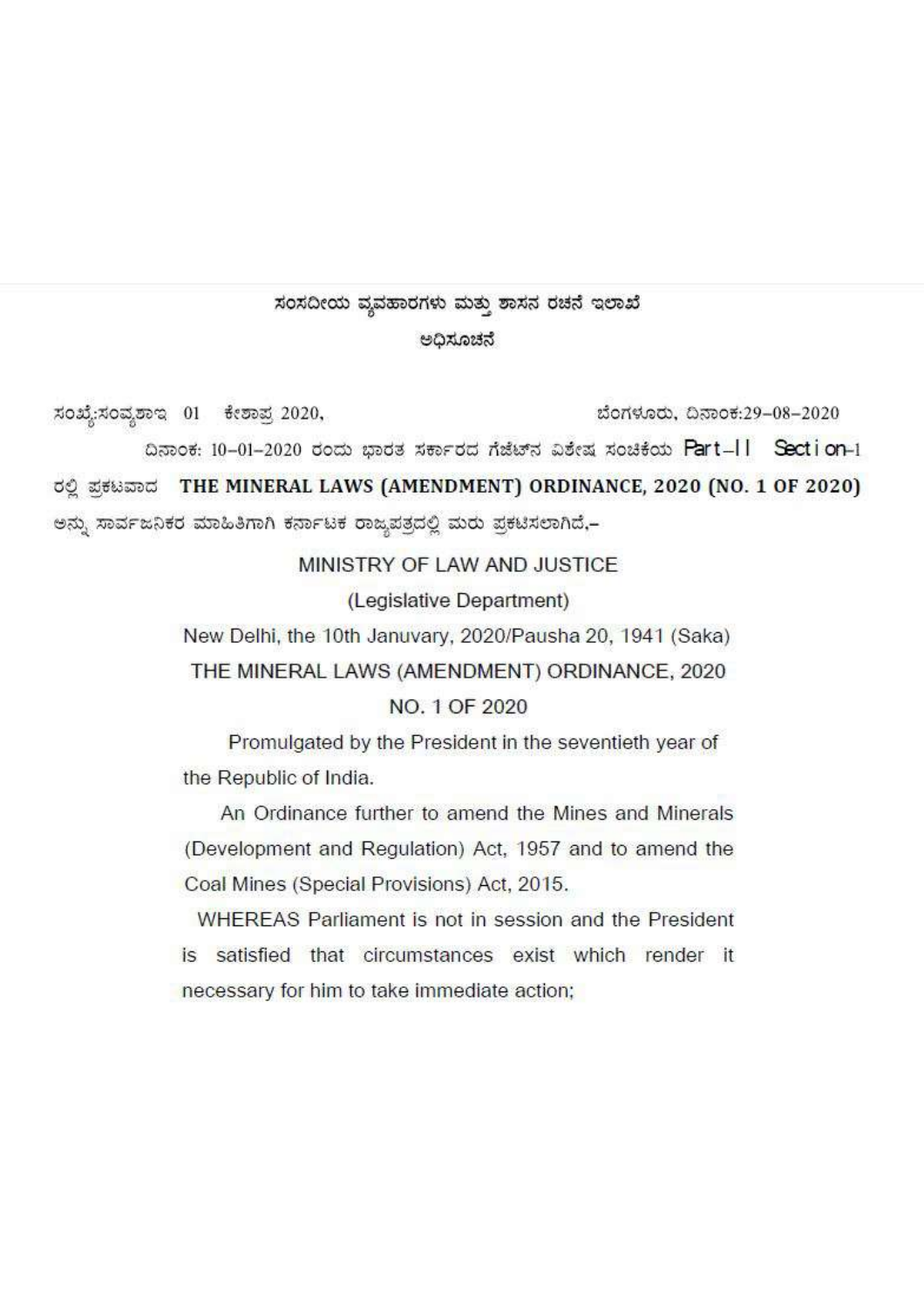## NOW,THEREFORE, in exercise of the powers conferred by clause (1) of article 123 of the Constitution, the President is pleased to promulgate the following Ordinance:-

### CHAPTER I

### PRELIMINARY

Short title and commencement

1. (1) This Ordinance may be called the Mineral Laws (Amendment) Ordinance, 2020.

(2) It shall come into force at once.

### CHAPTER II

### AMENDMENTS TO THE MINES AND MINERALS (DEVELOPMENT AND REGULATION) ACT, 1957.

Insertion of new section 4B.

Conditions for efficiency in production

Amendment of section 5.

2. In the Mines and Minerals (Development and Regulation) 67 of 1957 Act, 1957 (hereafter in this Chapter referred to as the principal Act), after section 4A, the following section shall be inserted, namely:—

 "4B. Notwithstanding anything contained in section 4A, the Central Government may, in the interest of maintaining sustained production of minerals in the country, prescribe such conditions as may be necessary for commencement and continuation of production by the holders of mining leases who have acquired rights, approvals, clearances and the like under section 8B.".

3.In section 5 of the principal Act, in sub-section (1), after the proviso, the following proviso shall be inserted, namely:—

"Provided further that the previous approval of the Central Government shall not be required for grant of reconnaissance permit, prospecting licence or mining lease in respect of the minerals specified in Part A of the First Schedule, where,—

(i) an allocation order has been issued by the Central Government under section 11A; or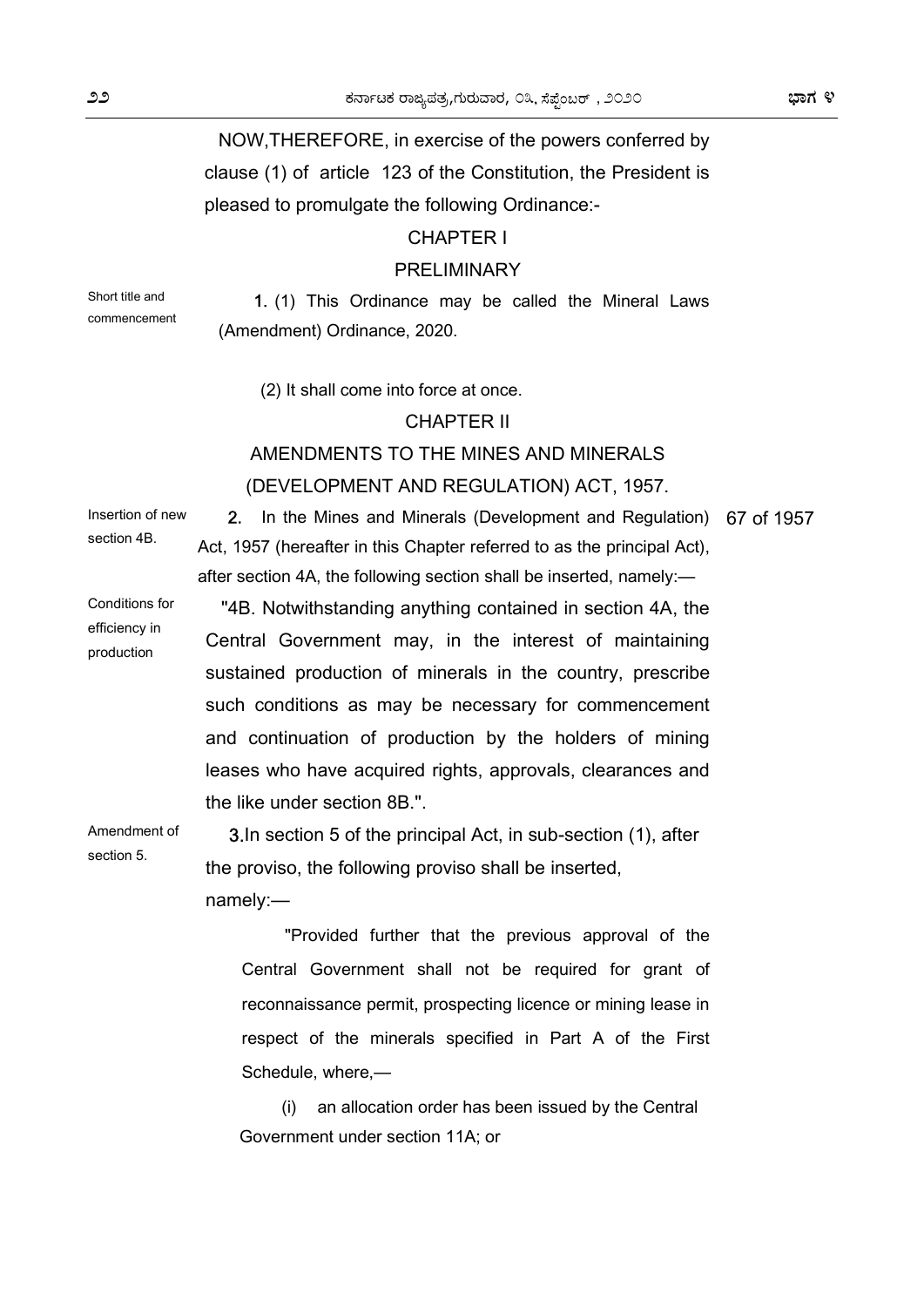(ii) a notification of reservation of area has been issued by the Central Government or the State Government under sub-section (1A) or sub-section (2) of section 17A; or

11 of 2015

(iii) a vesting order or an allotment order has been issued by the Central Government under the provisions of the Coal Mines (Special Provisions) Act, 2015.".

 4.In section 8A of the principal Act, in sub-section (4), the following proviso shall be inserted, namely:— Amendment of section

 "Provided that nothing contained in this section shall prevent the State Governments from taking an advance action for auction of the mining lease before the expiry of the lease period.".

 5. After section 8A of the principal Act, the following section shall be inserted, namely:—

"8B. (1) The provisions of this section shall apply to minerals, other than the minerals specified in Part A and Part B of the First Schedule.

 (2) Notwithstanding anything contained in this Act or any other law for the time being in force, the successful bidder of mining leases expiring under the provisions of sub-sections (5) and (6) of section 8A and selected through auction as per the procedure provided under this Act and the rules made thereunder, shall be deemed to have acquired all valid rights, approvals, clearances, licences and the like vested with the previous lessee for a period of two years:

Provided that subject to such conditions as may be prescribed, such new lessee shall apply and obtain all necessary rights, approvals, clearances, licences and the like within a period of two years from the date of grant of new lease.

Insertion of new section 8B

8A

Provisions for transfer of statutory clearances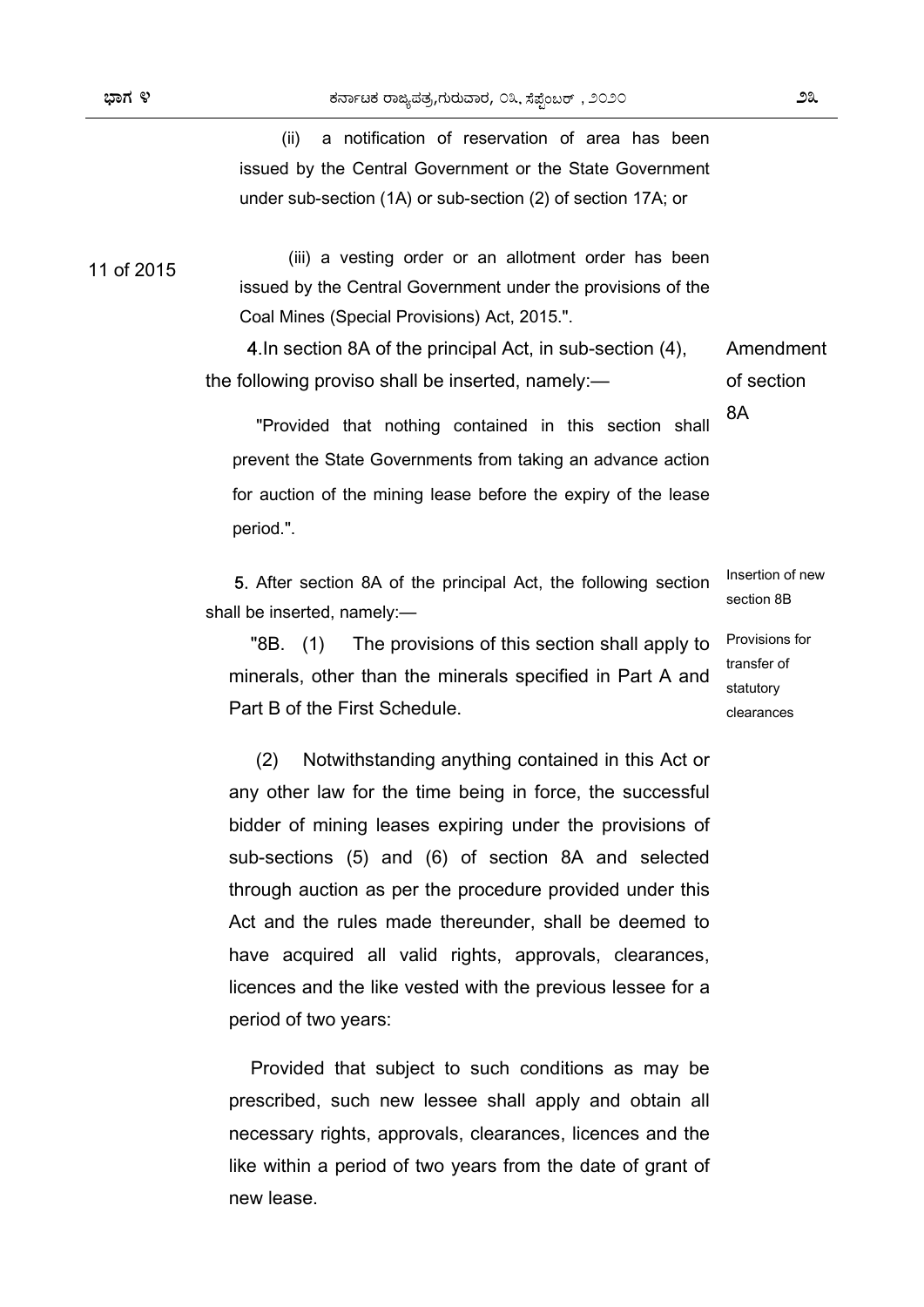(3) Notwithstanding anything contained in any other law for the time being in force, it shall be lawful for the new lessee to continue mining operations on the land, in which mining operations were being carried out by the previous lessee, for a period of two years from the date of commencement of the new lease.".

6. In section 10C of the principal Act, in sub-section (2), the following shall be inserted, namely:— Amendment of section

10C.

 "Provided that the holder of non-exclusive reconnaissance permit who carries out the prescribed level of exploration in respect of deep seated minerals or such minerals as may be notified by the Central Government, may submit an application to the State Government for the grant of any prospecting licence-cum-mining lease as per the procedure laid down under section 11 or a mining lease as per the procedure laid down under section 10B and with a view to increase the reconnaissance and prospecting operations of such minerals, the Central Government shall prescribe such procedure, including the bidding parameters for selection of such holders.

Explanation.—For the purposes of this sub-section, the expression "deep seated minerals" means such minerals which occur at a depth of more than three hundred meters from the surface of land with poor surface manifestations.".

Amendment 7. In section 11A of the principal Act,—

of section

11A.

 (i) in the marginal heading, after the words "or mining lease", the words "or prospecting licence-cum-mining lease in respect of coal or lignite" shall be inserted;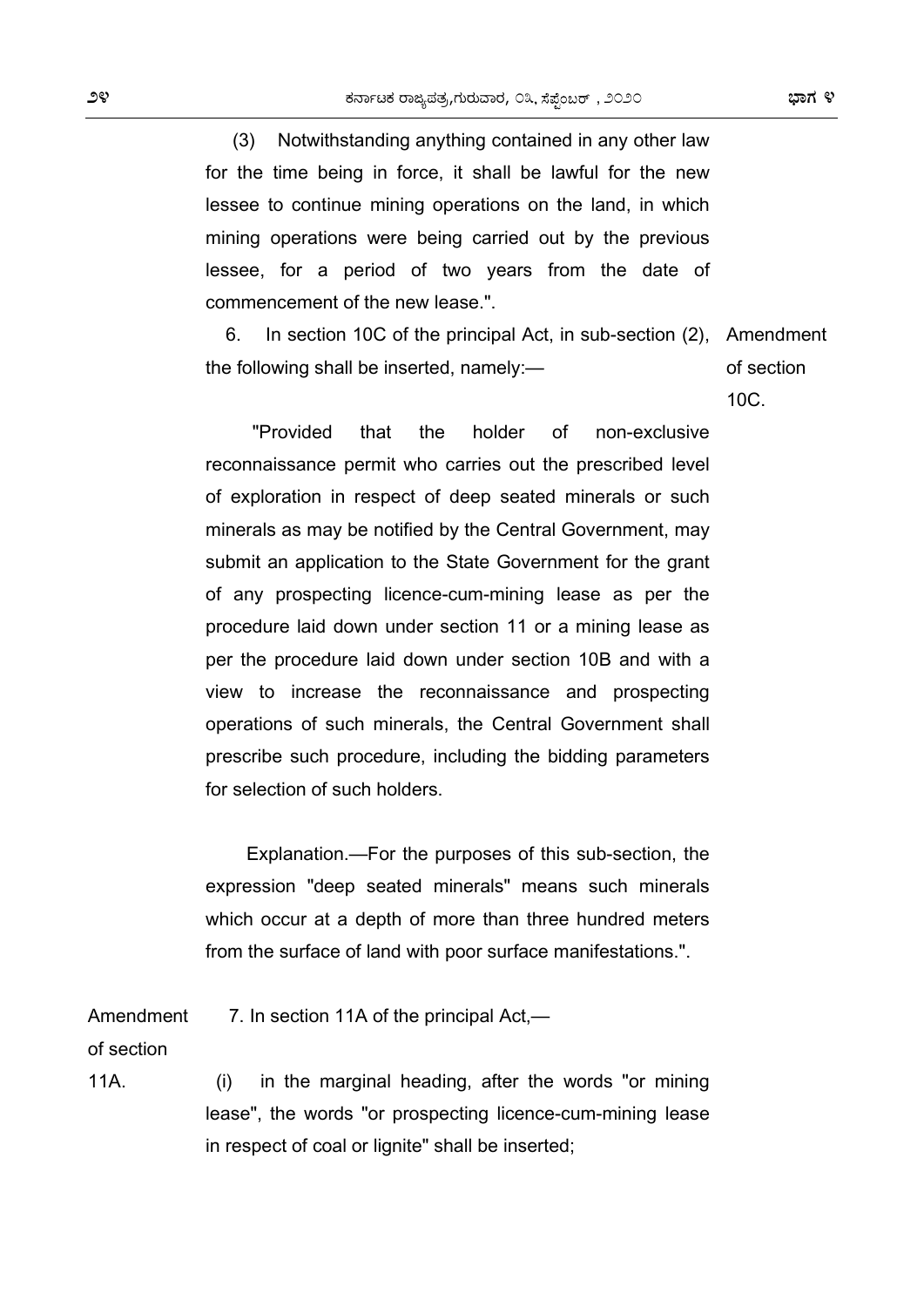(ii) in sub-section (1)—

 (a) in the opening portion, for the words "in respect of any area containing coal or lignite", the words "or prospecting licence-cum-mining lease in respect of coal or lignite" shall be substituted;

 (b) for the long line, the following long line shall be substituted, namely:—

"to carry on coal or lignite reconnaissance or prospecting or mining operations, for own consumption, sale or for any other purpose as may be determined by the Central Government";

(c) the following proviso shall be inserted, namely:—

"Provided that the auction by competitive bidding under this section shall not be applicable to coal or lignite—

(a) where such area is considered for allotment to a Government company or corporation or a joint venture company formed by such company or corporation or between the Central Government or the State Government, as the case may be, for own consumption, sale or for any other purpose as may be determined by the Central Government;

(b) where such area is considered for allotment to a company or corporation that has been awarded a power project on the basis of competitive bid for tariff (including Ultra Mega Power Projects).";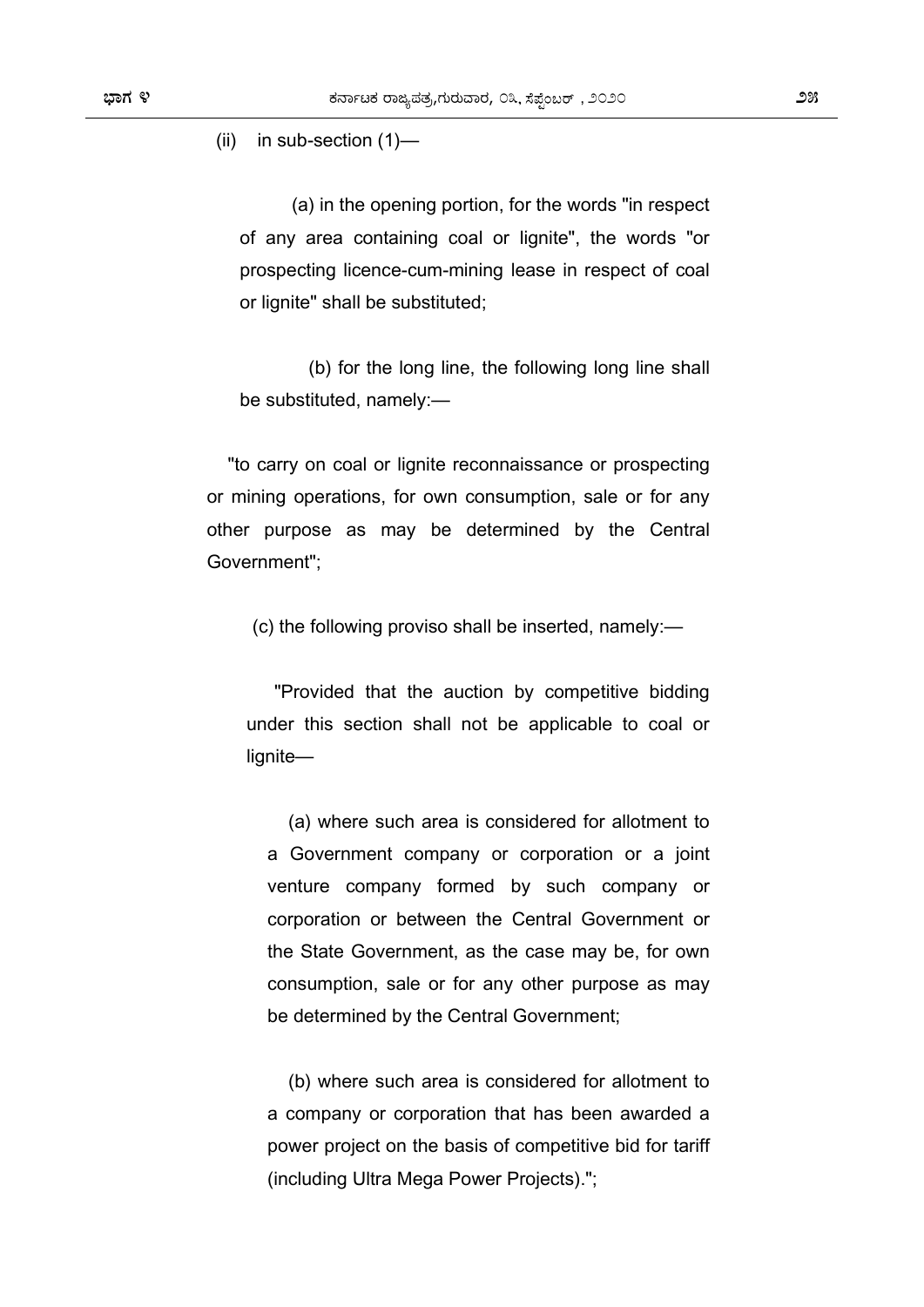(iii) in sub-section (3),—

 (a) after the words "mining lease", the words "or prospecting licence-cum-mining lease" shall be inserted;

 (b) for the words "competitive bidding or otherwise", the words "competitive bidding or through allotment" shall be substituted.

 8. In section 13 of the principal Act, in sub-section (2),— Amendment of section

(i) after clause (a), the following clauses shall be inserted, namely:— 13.

 "(aa) the conditions as may be necessary for commencement and continuation of production by the holders of mining leases, under section 4B;

 (ab) the conditions to be fulfilled by the new lessee for obtaining all necessary rights, approvals, clearances, licences and the like under the proviso to sub-section (2) of section 8B;

 (ac) the level of exploration in respect of deep seated minerals or such minerals and the procedure, including the bidding parameters for selection of the holders under the proviso to sub-section (2) of section 10C;";

 (ii) for clause (d), the following clauses shall be substituted, namely:—

 "(d) the terms, conditions and process of auction by competitive bidding and allotment in respect of coal or lignite;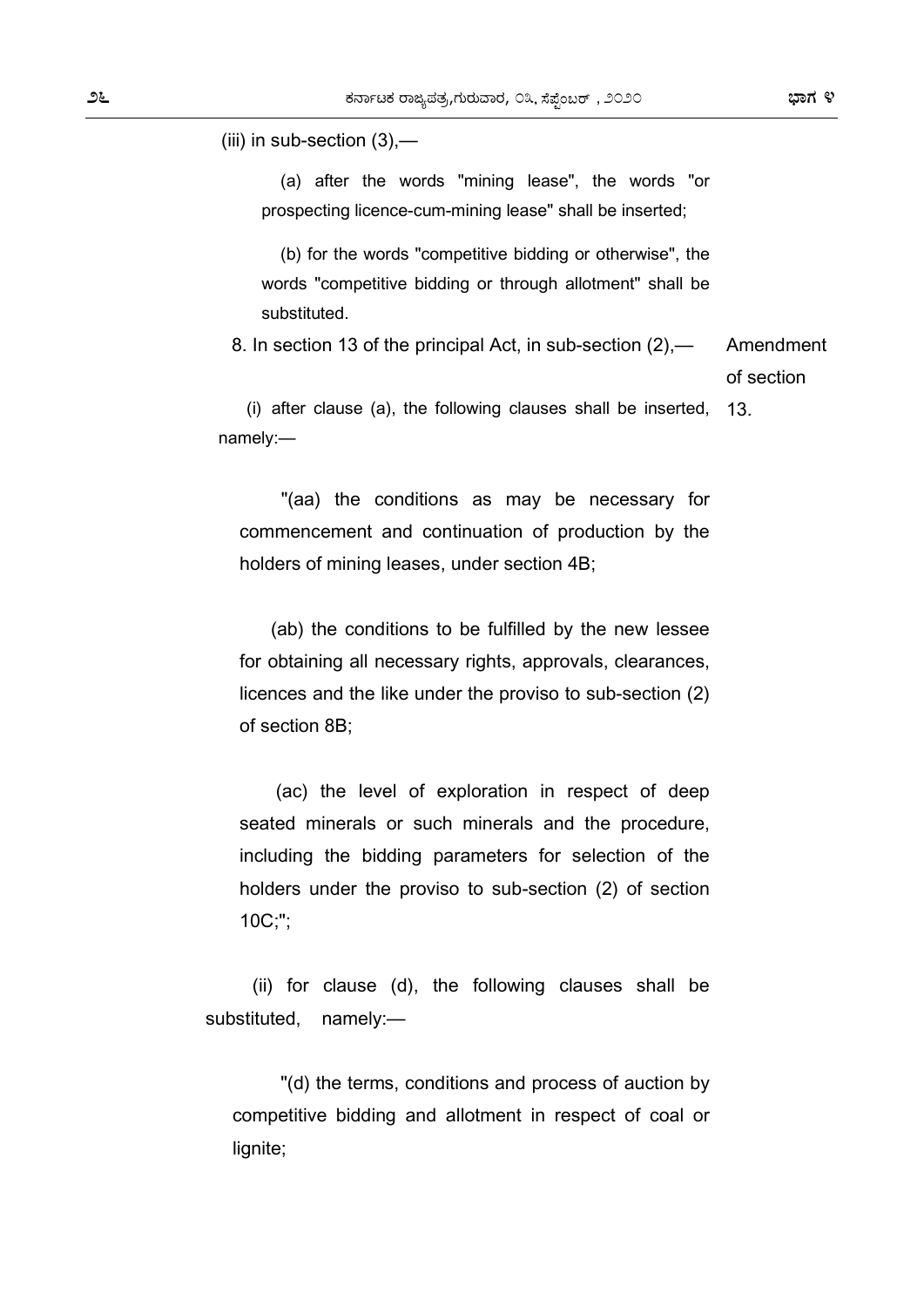(da) the regulation of grant of reconnaissance permit, prospecting licence, mining lease or prospecting licence-cum-mining lease in respect of coal or lignite;

 (db) the details of mines and their location, the minimum size of such mines and such other conditions which may be necessary for the purpose of coal or lignite reconnaissance, prospecting or mining operations;

 (dc) utilisation of coal or lignite including mining for sale by a company;".

Amendment of section 17A. 9. In section 17A of the principal Act, in sub-section (2A), in the proviso, the words and letter "Part A and" shall be omitted.

#### CHAPTER III

### AMENDMENTS TO THE COAL MINES (SPECIAL PROVISIONS) ACT, 2015

Amendment of section 4. 10. In section 4 of the Coal Mines (Special Provisions) 11 of 2015. Act, 2015 (hereafter in this Chapter referred to as the principal  $Act)$ ,—

(i) in sub-section  $(2)$ ,—

 (a) in the opening portion, for the words "in respect of any area containing coal", the words "or prospecting licence-cum-mining lease in respect of coal" shall be substituted;

(b) for the long line, the following long line shall be substituted, namely:—

 "to carry on coal reconnaissance or prospecting or mining operations, for own consumption, sale or for any other purpose as may be determined by the Central Government, and the State Government shall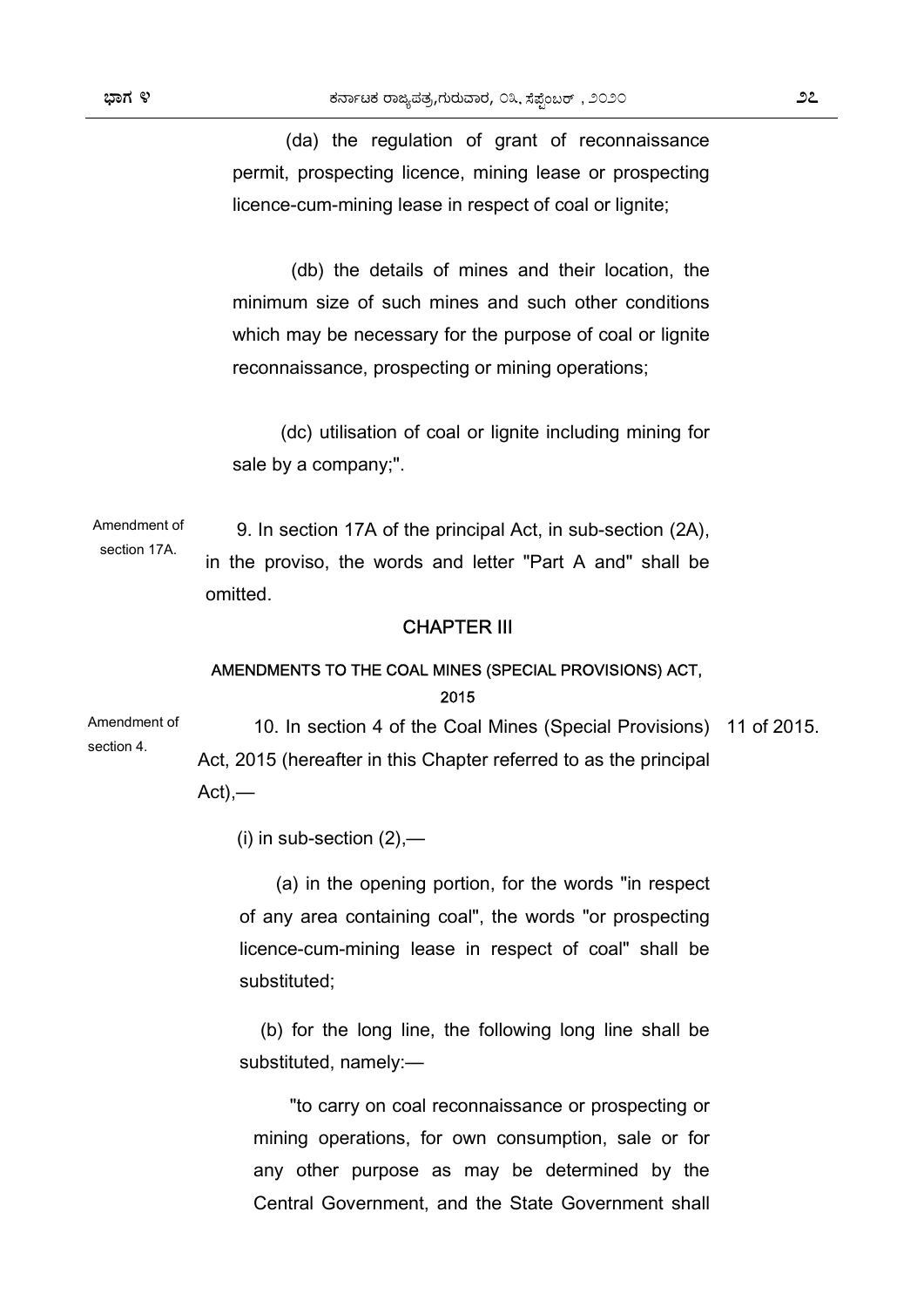grant such reconnaissance permit, prospecting licence, mining lease or prospecting licence-cum-mining lease in respect of Schedule I coal mine to such company as selected through auction by competitive bidding under this section.";

(ii) sub-section (3) shall be omitted.

 11. In section 5 of the principal Act, in sub-section (1),— Amendment of section 5.

(i) for the words, brackets and figures "sub-sections (1) and (3)", the words, brackets and figures "sub-sections (1) and (2)" shall be substituted;

(ii) for the words "or mining lease in respect of any area containing coal", the words ", mining lease or prospecting licence-cum-mining lease in respect of such Schedule I coal mine" shall be substituted;

 (iii) in the first proviso, for the words "in accordance with the permit, prospecting licence or mining lease, as the case may be", the words "as may be determined by the Central Government" shall be substituted.

12. In section 8 of the principal Act,—

Amendment of section 8..

 (i) in sub-section (4), in clause (d), for the words "a mining lease", the words "prospecting licence, mining lease or prospecting licence-cum-mining lease, as the case may be" shall be substituted;

 (ii) in sub-section (8), for the words "a prospecting licence or a mining lease", the words "prospecting licence, mining lease or prospecting licence-cum-mining lease" shall be substituted;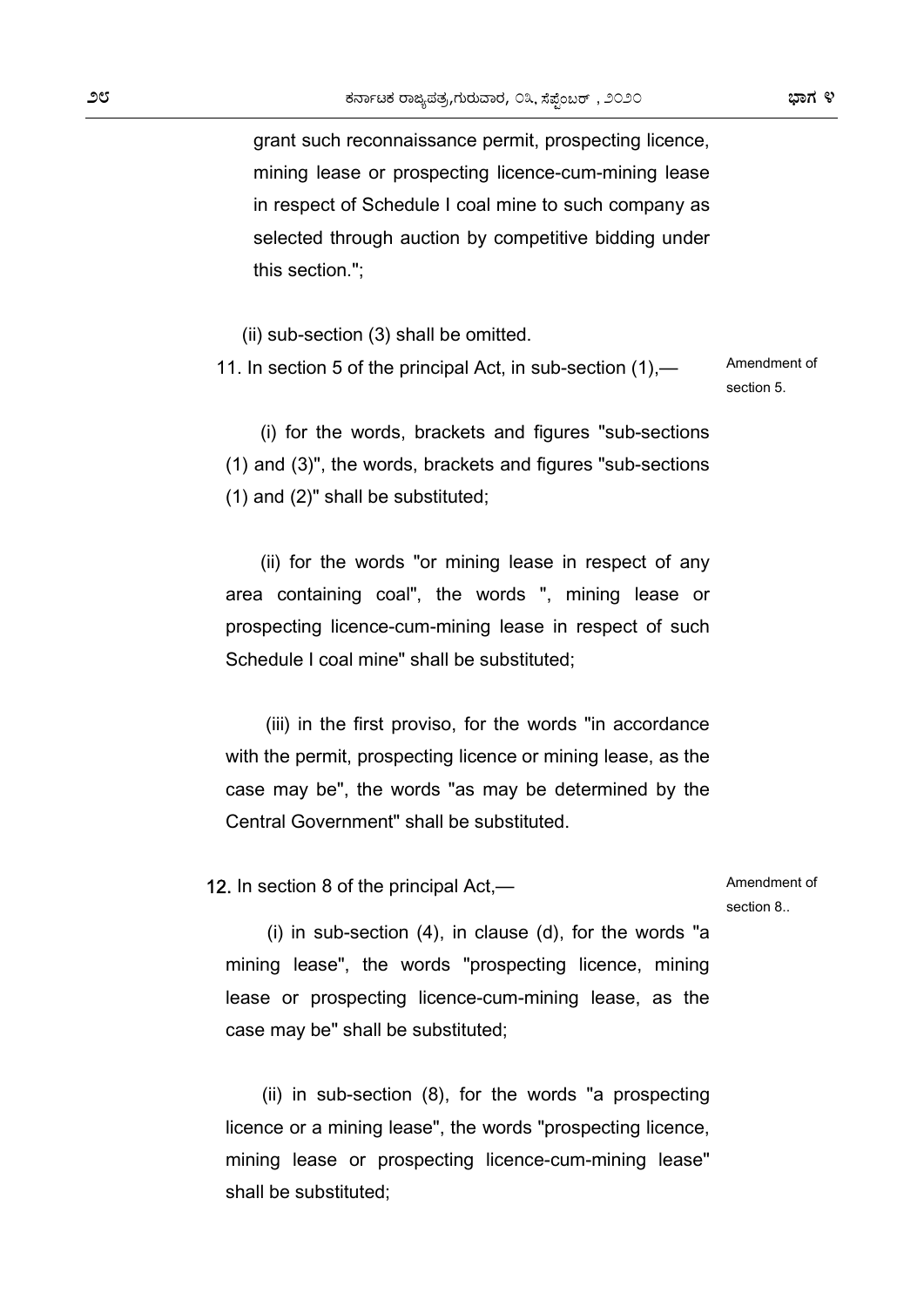(iii) in sub-section (9), for the words "a prospecting licence or a mining lease", the words "prospecting licence, mining lease or prospecting licence-cum-mining lease" shall be substituted;

 (iv) after sub-section (12), the following sub-sections shall be inserted, namely:—

 "(13) The vesting order or allotment order may be terminated by the nominated authority in such manner as may be prescribed.

 (14) Upon termination of vesting order or allotment order, the nominated authority may auction the coal mine under section 4 or allot the coal mine under section 5 as may be determined by the Central Government.

 (15) The successful bidder or allottee of the coal mine whose vesting order or allotment order has been terminated shall be deemed to be the prior allottee for the purposes of immediate next auction or allotment of the said coal mine.".

13. In section 9 of the principal Act,—

of section 9.

Amendment

(i) in the opening portion, for the portion beginning with the words "The proceeds arising out of land" and ending with the words "as may be prescribed.", the following shall be substituted, namely:—

"The compensation for land and mine infrastructure in relation to a Schedule I coal mine as valued in accordance with section 16 shall be deposited by the successful bidder or allottee with the nominated authority and shall be disbursed maintaining, inter alia, the following priority of payments and in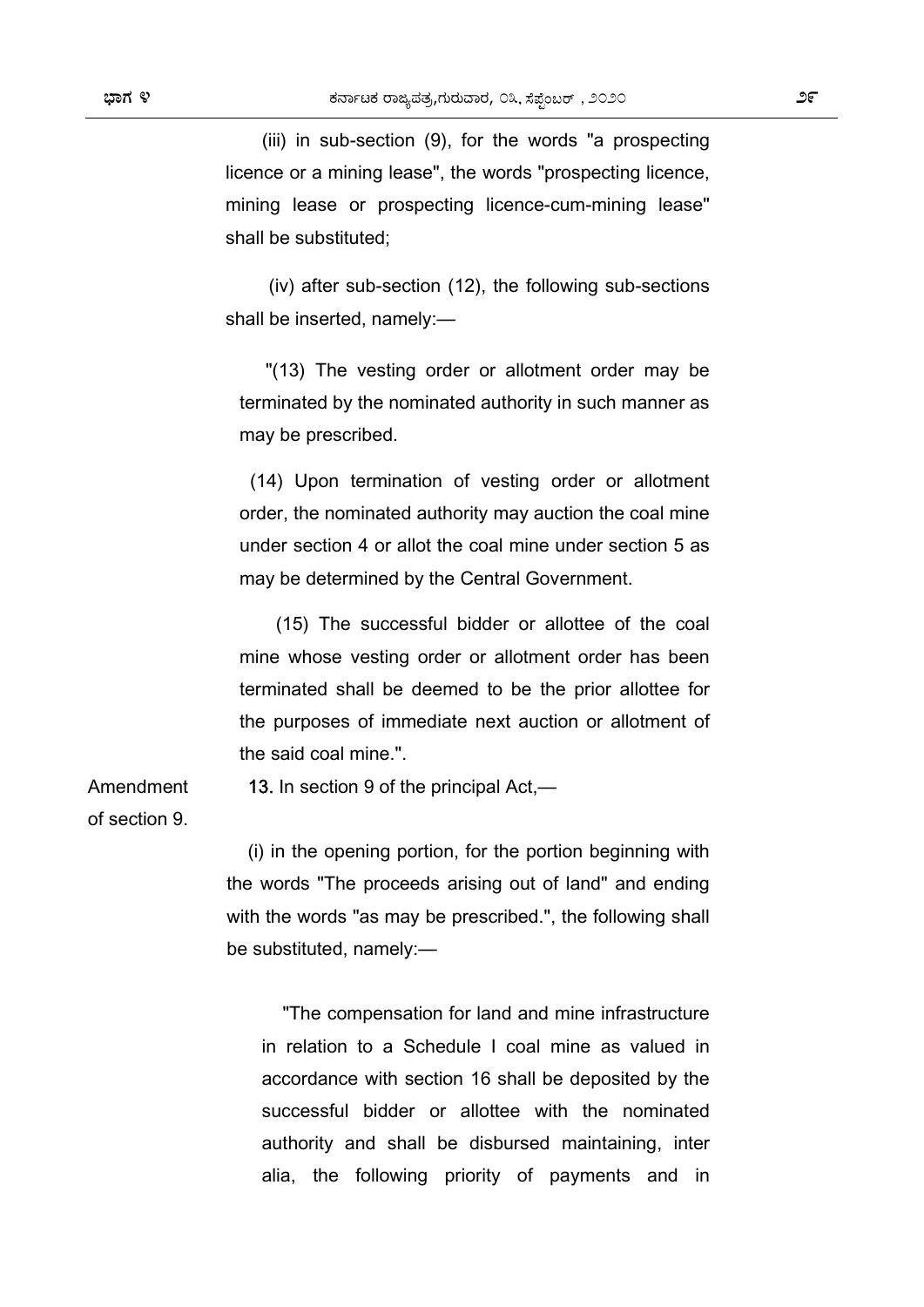accordance with the relevant laws and such rules as may be prescribed.";

(ii) in clause (b), for the words "compensation payable", the words "amount payable" shall be substituted.".

Amendment 14. In section 18 of the principal Act, in sub-section (1), for of section 18. the words and figure "allotment of Schedule I coal mines is not complete", the words and figures "allotment of Schedule II coal mines is not complete, or vesting order or allotment order issued under this Act has been terminated in case of a coal mine under production," shall be substituted.

Amendment 15. In section 20 of the principal Act,—

of section

20.

 (i) in sub-section (1), for the words "A successful bidder or allottee or coal linkage holder shall", the words "A successful bidder or allottee shall" shall be substituted;

 (ii) for sub-section (2), the following sub-section shall be substituted, namely:—

 "(2) A successful bidder or allottee may also use the coal mine from a particular Schedule I coal mine, in any of its plants or plant of its subsidiary or holding company engaged in same specified end-uses in such manner as may be prescribed.".

 16. In section 31 of the principal Act, in sub-section (2),— Amendment of section

 (i) in clause (b), for the words "prospecting licence or 31. mining lease", the words "prospecting licence, mining lease or prospecting licence-cum-mining lease" shall be substituted;